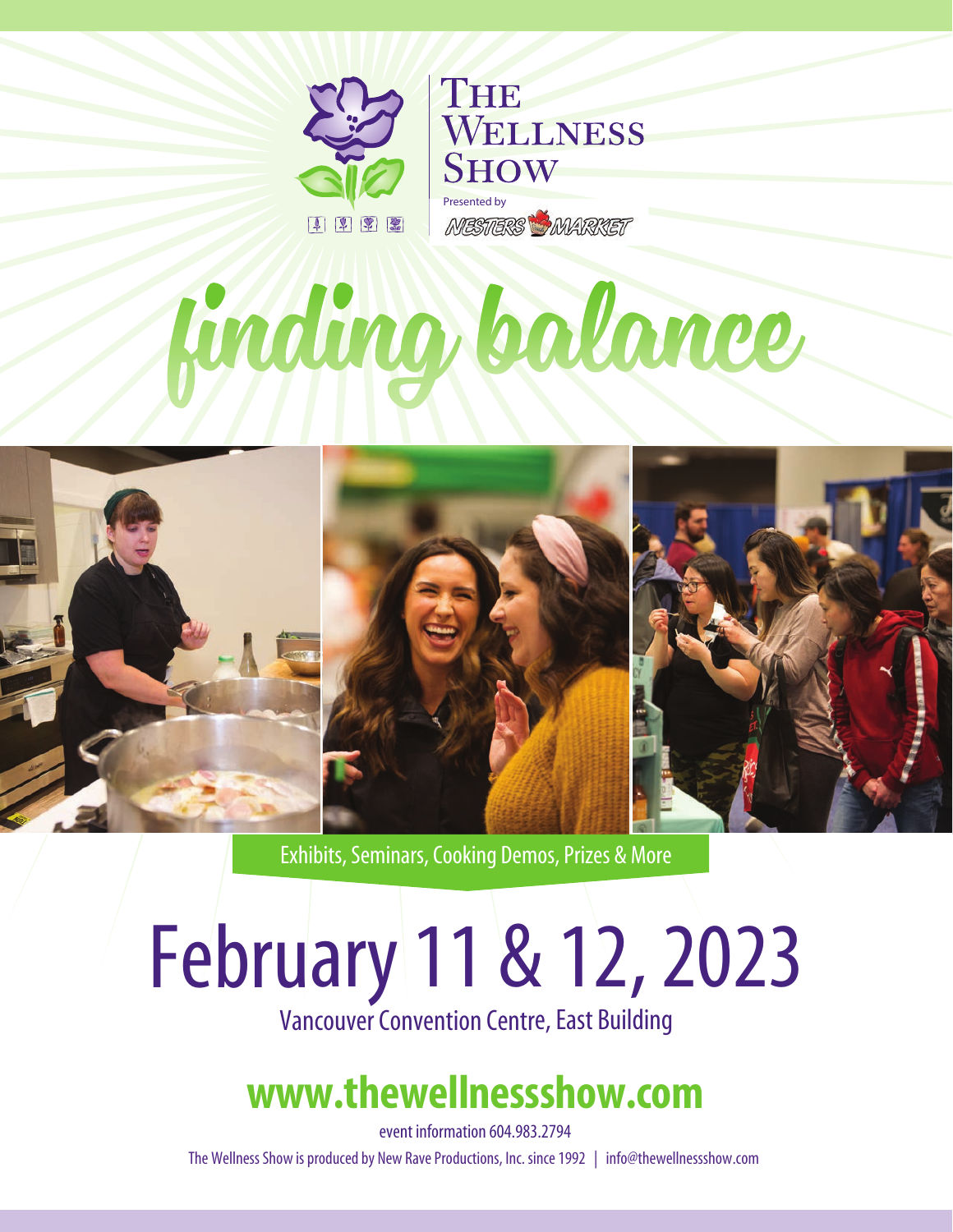

Western Canada's industry leader of health and lifestyle consumer shows, the Wellness Show, celebrates its 30th year at the Vancouver Convention Centre East, under the sails on February 11th and 12th, 2023. Meet and greet close to 20,000+ enthusiastic health conscious consumers.

We would like to invite you to be a part of the 30th annual Wellness Show, the largest health and lifestyles showcase in Western Canada. A proven track record of over 29 successful years, The Wellness Show offers a strong brand position, excellent exposure and return on your investment. Come celebrate wellness, healthy lifestyle choices and green living options with like-minded businesses at the Vancouver Convention Centre. Attendees actively seek information and education on these topics, creating an ideal platform to promote your products and services.

Book early to reserve your space and to be part of a growing tradition. Please do not hesitate to contact us for sponsorship, exhibitor or speaker information for the 30th Annual Wellness Show! Contact Jeannette Savard at 604-983-2794, fax 604-983-2795, or email jsavardnrp@telus.net

Join us in Wellness, Jeannette Savard, Founder

The Wellness Show since 1992 www.thewellnessshow.com | **February 11th & 12th, 2023.**

## **FAST FACTS:** Promotion For Maximum Impact

Web presence, social marketing, e-blasts, enewsletter, radio, television, print media, digital media and transit ads promote the event and tell the Wellness Show story.

#### **Date And Place**

On February 11th and 12th, 2023, the Wellness Show celebrates its 30th year at the Vancouver Convention Centre – East Building. With its easy access, the Centre is an ideal location for the event.

#### **The Public Is Informed About The Wellness Show Through:**

• Social Marketing including Instagram, Facebook, Twitter and YouTube

- Website Listings with up-to-date schedules and links, E-mail blasts
- enewsletters
- T.V. ads and coverage
- Print advertising including: transit ads, daily newspapers and well-read community newspapers around the lower mainland and local magazines
- Radio advertising and promotions on targeted stations
- Seminars and exhibitors are all highlighted in both public relations, advertising campaigns and publicity to ensure maximum awareness of the event
- Co-op advertising opportunities and more!

#### **Who Attends The Show?**

84% of attendees intend to return 78% of attendees identify as female 22% of attendees identify as male 25% of attendees are 26 – 35 25% of attendees are 36 – 45

#### **What Do They Want?**

- Those who attend want more information on nutritious cooking demonstrations, healthy food exhibitors, interactive booths, seminars, yoga, meditation, and pet health.
- Everyone enjoyed learning more about various health options, family wellness and generally want more of everything!

#### **Show Times**

Saturday, February 11th, 2023 – 10:00 am – 6:00 pm; Sunday, February 12th, 2023 – 10:00 am – 5:00 pm.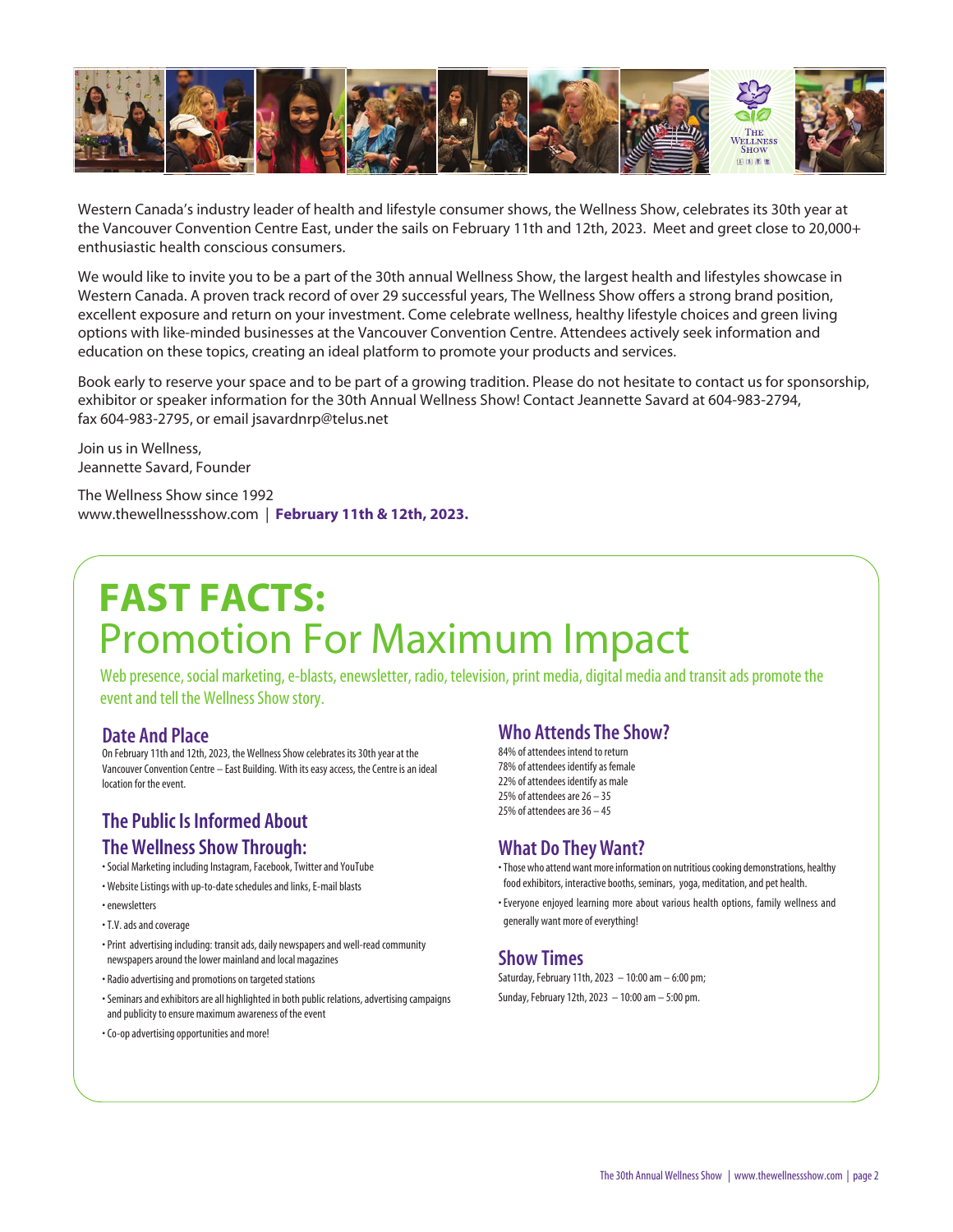

## **EXHIBITORS**

Major categories of consumer interest are reflected in the wide variety of Wellness Show exhibitors, covering an ever-broadening range of subjects.

#### **Nutrition**

Organic Market Place Section, food and health food distributors, natural condiments, healthy snacks and desserts, wholesalers and manufacturers who represent healthy eating (vegetarian, gluten free, organic, non-GMO products, eco-friendly); health food stores and suppliers; beverages including water products and juices, coffee and tea, locally produced and more.

#### **Health Promotion and Wellness**

Health assessments, resources, counselling, spas, resorts and travel catering to health and wellness, aromatherapy, health services, botanicals, products, resources and more.

#### **Active Living, Recreation, Leisure and Fitness**

Fitness equipment, lifestyle enhancement services, sport and recreation apparel, products and services, sporting organizations, fitness and activity clubs, trainers, and more.

#### **Natural Beauty / Healthy**

#### **and Anti-Aging**

Organic skin care products, collagen products, cosmeceuticals, aesthetic services catering to all natural beauty services, all natural hair products, salons offering all natural services, non-surgical beauty options and more.

#### **Home Health & Wellness**

Products and Services promoting healthy homes including water filters and systems, air purifiers, pillows, bedding, linens and much more.

#### **Complementary, Traditional and Alternative Health Therapies**

Massage therapy, acupuncture, aromatherapy, ayurvedic medicine, health services, products and resources, homeopathy, chiropractic services, shiatsu, naturopathic services, traditional Chinese medicine, energy healing and more.

#### **Family Health**

Promoting Services and products to enhance the life of families. Helping you maintain a happy, healthy and balanced life from the inside out!

#### **Mental Well-Being**

Information and resources to maintain mental well-being, stress reduction, meditation, yoga, music, art therapy and more.

#### **Green Living**

Biodegradable products, services and lifestyle options to keep your environment healthy and sustainable.

#### **Pet Health**

Food, practitioners, supplements, complementary health therapies and more.

### Here Is A Partial List Of Past Exhibitors

Advantage Health Matters, Albi Naturals, Altitude Performance & Health, Amazing Grass, Amendia Seniors Community, Andrea Saliba, Ann's Beauty Centre, Aquavita, Arbonne International, Atlas Evolution, Athletic Therapeutic Pharma, Arthritis Research Foundation, Assn of Clinical Hypnotherapists Canada, Avafina Organics, Boyd Vision, CBI Health Group, BC Ass. Of Clinical Counsellors, BC Assn of Kinesiologists, BC Cancer Agency, BC Chicken Marketing Board, BC Cranberry Marketing Commission, BC Dontal Hygenists' Assn, BC Egg, BC Epilepsy, BC Golf Assn, BC Learning Centre for Children with Dyslexia, BC Ministry of Health, BC Naturopathic Assn, BC Nurses Union, BC Pharmacy Association, BC Problem Gambling, BC Psychological Assn, BC Responsible Gambling, BC Salmon Marketing Council, Beland Organic Foods, Bikram's Yoga, Bodhi Meditation, Body Energy Club, Blue Sky Clothing, Body Plus Nutrition, Book Publishing Co, Breathe Right, Bremner Foods, BT Seeds, Canada Bread, Canadia Blood Services, Canadian Diabetes, Canadian Hard of Hearing, Canadian Health Network, Canadian Institute for the Relief of Pain and Disability, Canadian Medical Alert, Canadian Mental Health, Canadian Organic Spice and Herb Co, Canadian School of Natural Nutrition, Canadian In-Home Care Assistance, Canadian Shiatsu Society, Cascades Tissue Group, Central Cariboo Tourism, Chopra Addiction and Wellness Center, City of Vancouver, Clayton College of Natural Health, Clearmind Institute, Clef des Champs, Colgan Institute, Co-op Auto Network, College of Massage Therapists, Colour Energy Corp, Cooking Essence, Core Potentials Training Inc., Country Golden Yolks, Curves, Counsellor Training Institute, Cutco Cutlery, Dan-D Foods Ltd., Danone Canada, Detzler Chiropractic, Dietitians of Canada, Direct Buy, Dive BC, Divine Specialty Tea Co., Dom's Naturals, doTERRA, Dream Designs, Dreampath Consulting, Druide Laboratories, DuBrule Hair Restoration Center, Earthbound Farms, Earth Save Canada, Elemental Energies, Elevate Me, Elixir Herbal, EMF Safe Homes, EnerChanges Optimal Aging Clinic, Epicure Selections, Erickson College, Essence Yoga Products, Evergreen Environment Fdn., Escents Aromatherapy, Ethical Deal, Evolution Laser Pain Centres, Expert Hearing Solutions, Family Passages, Family Services of Vancouver, Finlandia Natural Pharmacy & Health Centre, Firma Energy Wear, Fitness Essentials Personal Training, Flaman Fitness, Flora Manufacturing, Foot Solutions, Fresh -N Home Products, Gaia Garden Apothecary, Gelderman Farms, Genuine Health, Giddy Yoyo Chocolate, Gluten Fakery, Good Life Fitness, Gojoy, Greater Vancouver Food Bank, Green Earth Organics, Green Peace Canada, GreenWorks, Green Zebra, Gymnastics BC, Harmonic Arts Dispensary Inc., Happi Foods, Happy Planet, Healing Jade, Health Action Networks, HealthLink BC, Healthy Home Inspections, Heart & Stroke Foundation, Herbasante, Hidden Highlands Ranch, Hills Health Ranch, In Touch Chiropractic Services, Indegenous Earth Spa, Innotech, Into Yoga, Jamieson Laboratories, Jasper Organics, Jassal Chiropractic Services, Juice Plus Tower Garden, Kidd Brothers, KNIX, Kingfisher Oceanside Resort, Langara College, Laser Body Therapy, Le Kiu Importing Co.Ltd., Leading Brands, Left Coast Naturals, Liberte Yogurt, Life Choice Naturals, Manitoba Harvest, Massage Therapists Assn., Medisafe Distribution Inc., Mind Care Centres, Mount St.Joseph Hospital, Mountain Sky Soaps, Munchskins Skin Care, Mushrooms Canada, MS Society of Canada, My Matcha Life, Naked Natural Foods, Nalley's, National Importers Ltd., Nature's Design Dental, Nature's Path Foods Inc., Nesters Market, Nin Jiom Medicine, North Coast Naturals (Fit Foods Inc.), Norwex, Nuez Acres, Nu-Pasta, Nurse Next Door, Nutrisoya, Ocean Deli, Omega Alpha, One Time Lockets, Organon Bio-Sciences, Osteoporosis Centre, Outward Bound, Pacific Blue Cross, Paris Orthotics, Parmalat Canada, Pear Bureau USA, Perfect Balance, Physical Medical Research, Physiotherapy Association of BC, Prairie Naturals, Purica Health, Quejos, Reflexology Assn. of BC, Revitalized Chiropractic Inc., Rhodes College, Rogers Foods Ltd., Royal Herbs, Safe Spa, Sahana Ayurvedic, Salt Springs Spa Resort, Saputo, Scandinave Spa Whistler, Schneider's Oh Naturel, Scotia McLeod, Seaflora Skincare, She's Fit, Shiatsu Therapy Assn of BC, Soladey Canada, SolarusSaunas, Songlines Health Products, Sonray Sales, Spa at ChateauWhistler, St.John's Ambulance, StoneyField Farms, Success Tracs, Synergy Physiotherapy, Swiss Medica,T. Killian Chiropractic, T. Zone Health, Tall Grass, Taoist Tai Chi Society, Tara Canada. Tara Naturals, Terra Breads, Thai Massage Centre, The Art of Dentistry, The Green Bed Store, The Indian Pantry Catering Ltd., The Institute of Holistic Nutrition, The Mystic Masala Company, The YWCA Health + Fitness, Transe-Herbe Inc., Trophic Canada, Tuscan Farm Gardens, Traditional Medicinals, truMedic,Twist Conditioning, Ultimate Creations, Vancouver Honeybees, Vitamix, Vossity Beauty, West 1st Chiropractic Wellness Centre, Westminster House Society, Whisk Matcha, Wild Mountain Chocolate,Winning Combination, YMCA of Greater Vancouver, Your Inspiration at Home, YumaSoy Foods Ltd. Zen Organics, Zero Xeno.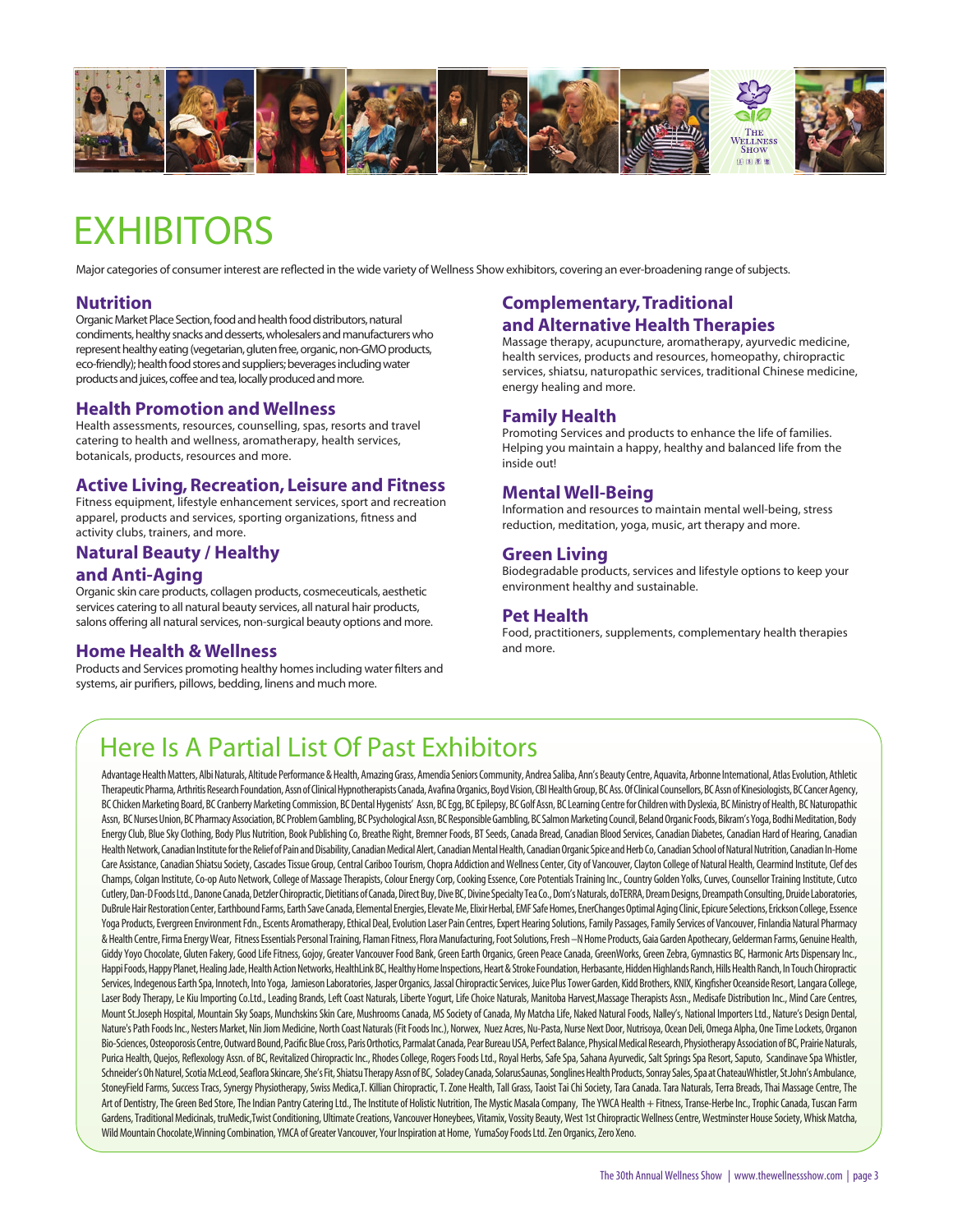

## OUR POPULAR FEATURE AREAS

People come to the show for a variety of reasons. Some want information on how to be healthy and well. Some want to try and test new products or services and discover the newest and the latest. Some are just curious. At the Wellness Show they all benefit, as there is something for everyone.

Research showed that attendees would like to participate in more seminars, meet more exhibitors and attend more cooking demonstrations. The hands-on treatments were also very popular. Most wanted simply more of everything!

#### **Most Popular Features at the 2020 Wellness Show**



#### **Food Sampling**

- Specialty food exhibitors sampling non-gmo, vegan, gluten-free and raw food options
- Celebrity Chef Cooking Stage demonstrations featuring some of BC's top chefs and cookbook authors
- Nesters Market Organic Marketplace featuring healthy and natural products sold in their stores

#### **Information**

- Seminars Series featuring talks from experts in a wide range of health fields
- Knowledgeable exhibitors sharing their passion for healthy products and healthy lifestyles
- Hands-on treatments like shiatsu, reflexology, and massage

#### **Attendees love to learn from the demonstrations and seminars too!**

#### **Celebrity Cooking Stage**

The Celebrity Cooking Stage featured 14 high energy cooking seminars from Vancouver chefs, and Award-winning cookbook authors, sharing their favorite recipes and demonstrating how to integrate healthy cooking options into everyday meals. Thank you to our segment product sponsors, BC Chicken, BC Cranberries, Big Mountain Foods, Country Golden Eggs, Mushrooms Canada and especially to our Organic Grocer sponsor Nesters Market, who generously extended their support in kind with top local and regional product.



#### **Living Well Seminar Stage**

The Living Well Stage offered 11 seminars on a wide range of topics including Establishing a Daily Routine: Why and How? with Yoga fit; Shifting Your Inner Voice with Skylark Counseling; Mental Health, Community, and the Role of Comedy Therapy with Hilarapy; An introduction to the Practice of Traditional Chinese Medicine and How it can strengthen your Immune System with Nikkei Canada Marketing Limited; and our End of Life Panel "Where do we go from Here" with our panelists, Megan Sheldon, Emily Bootle, Christina Andreola, Christa Ovenell, and much more.

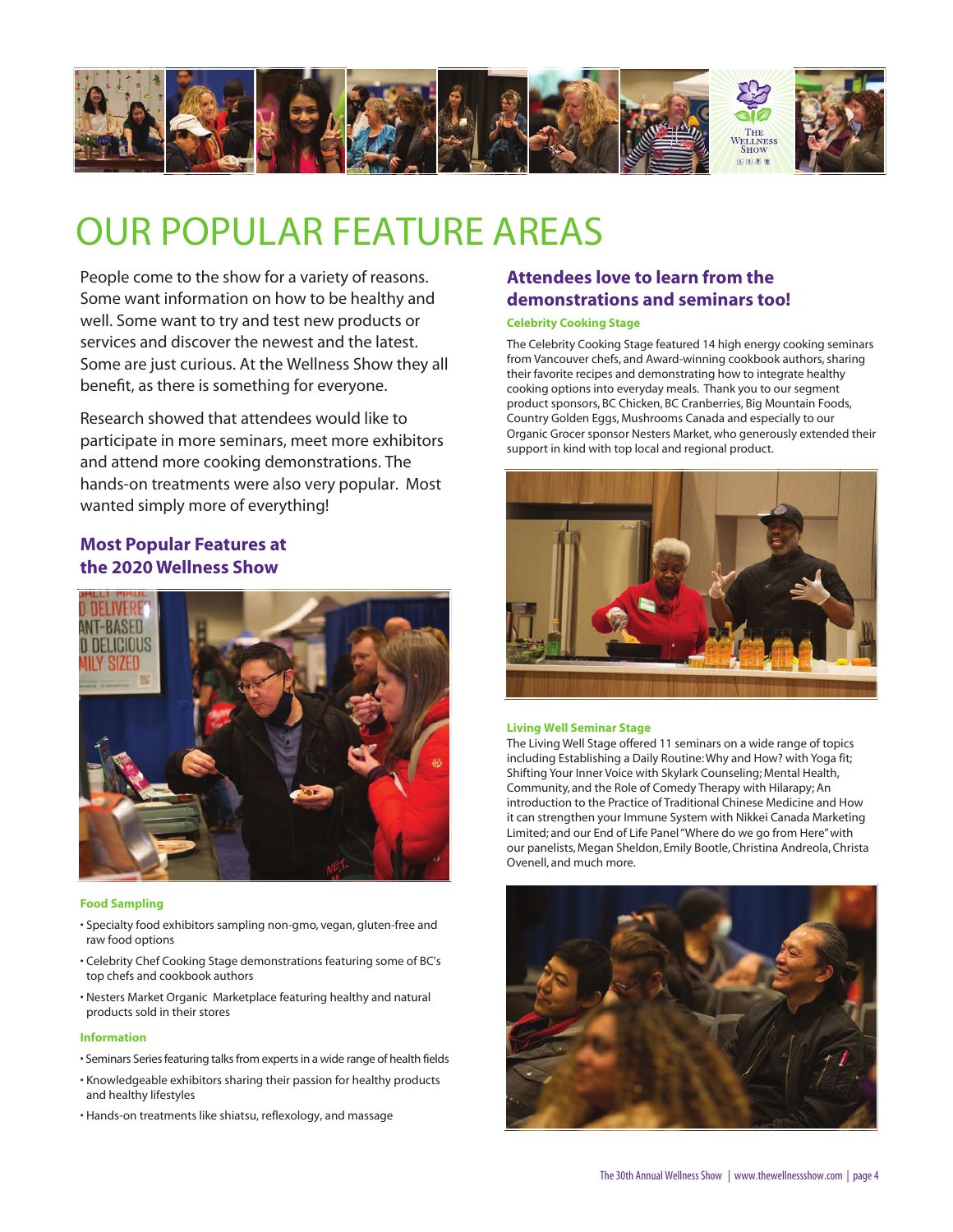

#### **Women & Wellness Seminar Stage**

Fresh Magazine presented "The Women & Wellness Seminar Stage - A Candid Discussion about Mental Health", which featured an enlightening discussion on health and wellness with Alyson Jones, a highly respected therapist, educator, and writer with Alyson Jones & Associates, Amanda Da Silva, author, educator, health and wellness advocate, entrepreneur, personal coach, and Aeryon Ashlie, founder of Aeryon Wellness Supplements, CHN, Speaker, #1 Best Selling Author and On-Air Radio personality. This up close and personal seminar shared insights and anecdotes from their careers, family and personal lives and answered thought provoking questions, from our moderator Johanna Ward. The stage also continued to host 13 other speakers on a variety of topics on Women's Health issues such as Hormone Havoc and Nutrient Deficiencies with Lorna Vanderhaeghe, How to Be a Champion of Change (and not a victim) with Dai Manuel, Creating Radical Transformation - Mind, Body and Soul with Andrea Saliba Nutrition, Heart Health for Women Dr. James Kneller, MD from Omega Revolution, and much more



#### **Play Zone sponsored by YMCA of Greater Vancouver**

Sponsored by YMCA Of Greater Vancouver, there were life-size games and physical activities such as Hungry Hippos, Gaga Ball and Minefield. It was a great opportunity for the younger Attendees to enjoy the show as well.



#### **Relax & Recharge Lounge presented by Past Pieces Vintage Weddings & Events**

Attendees enjoyed a moment of rest in a custom-designed vintageinspired lounge area provided by Past Pieces Vintage Weddings & Events.

#### **NESTERS MARKET Organic Marketplace**

As the proud presenting sponsor of The Wellness Show, the Nesters Market Organic Marketplace area highlights some of the quality organic and natural products carried in Nesters Market stores. Stop by and say hi to one of Nesters Market's Store Managers and Team Members, enjoy a delicious organic apple from their Produce Department, and learn a little more about where they are, what they do and why they do it!



## **Have an Idea for 2023?**

We are always looking for more ways to educate, inform and entertain. Share your ideas with us and sponsor your own special feature area.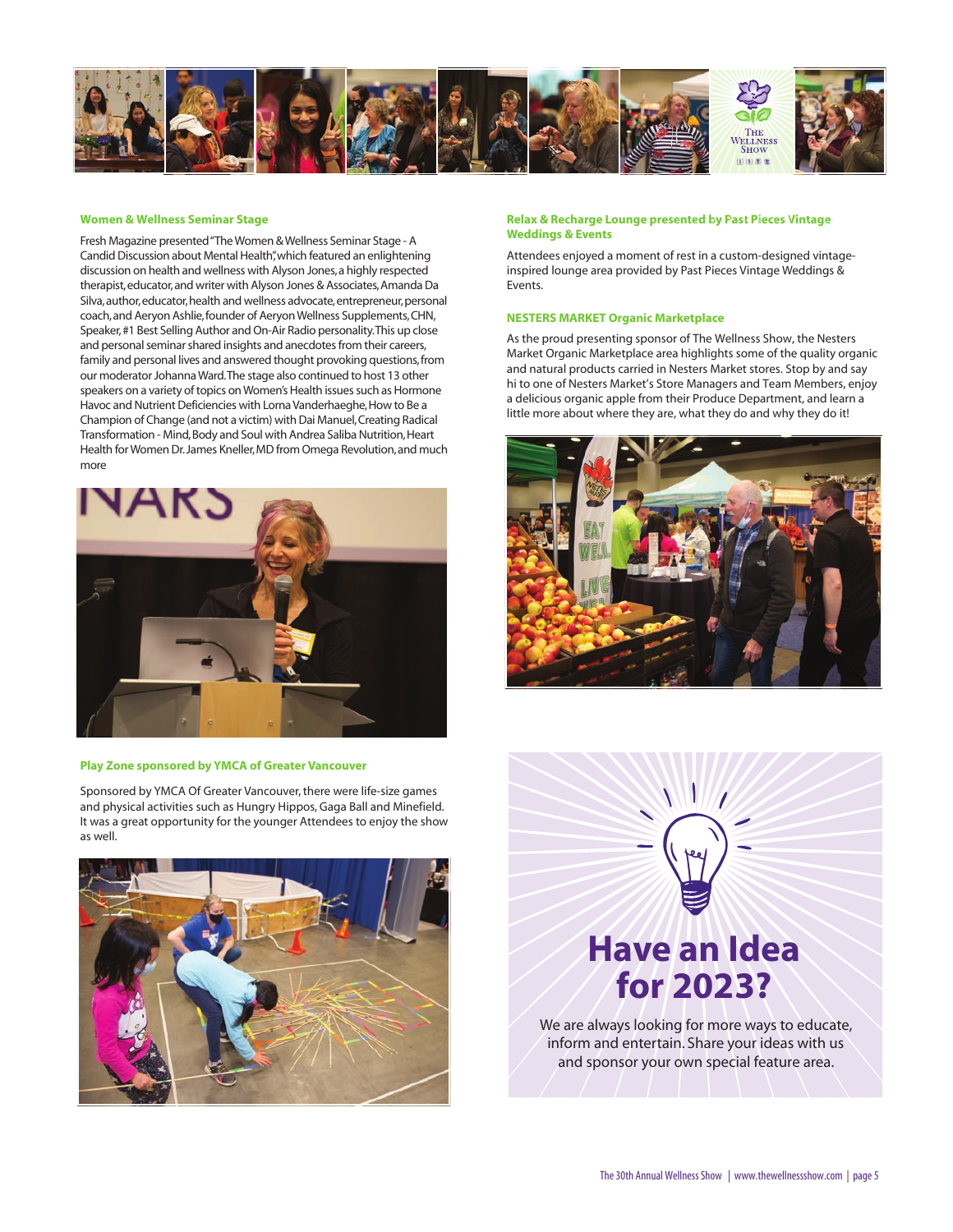

## RAVE REVIEWS



**Nesters Market** – "We were very happy to be a key sponsor of The Wellness Show, finding it a very worthwhile endeavour. The show is an excellent event that attracts an educated and curious demographic of potential customers enabling you to showcase your brand, products and services for over 20,000 attendees. We very much look forward to supporting The Wellness Show again in 2021.

**Evo Car Share** – "This show is a great way for us to connect with our local community and share more about how Evo Car Share can support their lifestyle. The show is always very well organized with lots of fun engagement opportunities and has an awesome team that make it all happen!"

**Finlandia Natural Pharmacy Co. – "**Working with the Wellness Show 2020 was an amazing experience. The staff were helpful, kind, and really went the extra mile to make us feel appreciated. We had over 10 vendors and sponsored a stage, so organization was very important to us. From floor plans to set up to post show statistics, we were well taken care of. We look forward to another successful year in 2021!"

**The Greater Vancouver Food Bank –** "Being present at The Wellness Show was such a fun time. We were able to engage and educate a relevant audience about what we do and who we serve. With the array of attendees, we were able to create brand awareness at the event among an audience interested in health and wellness. Our staff and volunteers had a great time, and we would love to take part again in the future."

**Mindful FUD –** "The Wellness Show was our very first trade show experience and it was incredible! So well organized from start to finish, it made the experience so much easier than I had anticipated which gave me time to really enjoy the weekend! It was such a great opportunity to connect with new and existing customers and really get our product into the hands of our target audience. Definitely attending again next year!"

**BC Golf – "**We thoroughly enjoyed out time at the Vancouver Wellness show. It was an excellent opportunity for us to talk with people about the many health benefits of our sport as well get to be in a room with so many others who share our passion for health, sport, and well-being."

**Chef Todd, Water St. Café – "**The Wellness show is a high energy program that focuses on living balanced healthy lives, The cooking stage is a great resource to be able to connect with a captive audience and explore nutrition and share ideas."

**Golden Home Pizza Crusts – "**My company participated in the 2020 Wellness show in Vancouver for the first time.We were showcasing our Golden Home Ultra Thin pizza crusts. We ended up cooking 111 pizza to sample in 2 days! The result of our participation was awesome! The sales in the weeks after were definitely encouraging and we have gained many new customers thanks to this show! See you next year!"

**Canadian Hemochromatosis Society – "**The Canadian Hemochromatosis Society staff and volunteers enjoyed the opportunity to meet the friendly folks attending the Vancouver Wellness Show, and to be amongst people that care about health and wellness. "

**Blue Verbena Skin Care – "**The Wellness Show 2019 staff was amazing. They took care of my needs and questions :) We had so much fun at the show and I must say that the event planner managed the exhibitors excellently! Thank you again for giving us this opportunity. See you next year!"

**Glutenull Bakery – "**It was a great experience and lots of fun! We connected with many interesting people sharing our exciting new keto friendly gluten-free products!"

**Maureen Simon Foods – "**For years, my Company has enjoyed considerable marketing success at the Vancouver Wellness Show for our growing natural food products line. This annual showcase of products from "wellness community" producers and suppliers always is a big hit with attendees in Vancouver. The show's popularity is a strong reflection of the increasing awareness about the merits of a healthy and fulfilling lifestyle here on the West Coast."

**Purica – "**A very well run and organized first class show. The event is well attended and the presentations during the event are supported very well through promotion, friendly hosts and helpful staff."

**Salt Spring Coffee – "**The Wellness Show has been a great place for us to increase brand awareness for Salt Spring Coffee, as well as connect with our existing customers. The show had high, and relevant, traffic. We find that the attendees of the show align with us on our organic and fair trade values."

**NENA Skincare –** "The 2020 Wellness Show was a highly successful event for our brand and allowed us to reach our target consumers. The organizers were very responsive and helpful."

**Remedy Kombucha – "**This is probably the best consumer show for our brand and the greatest opportunity to hit our target market! We sampled and gave away over 2100 units to very engaged consumers who were thirsting for knowledge and information on our brand and the category. Hoping we will be asked back again next year"

**Beland Organic Foods** – "This is my best show annually and excellent exposure."

**Coast Copper** – "I had a great time at the Wellness Show. The show was well organized and well attended. We will be back!"

**Bremner Foods** – "We are always happy to be an exhibitor at the show!"

**Sabai Thai** – "The Wellness Show is a great platform to showcase local brands and provide useful information to consumers. It's also a great way to meet and greet a niche of locals who are interested in the type of products or services we offer and thus create a meaningful rapport with them."

**My Matcha Life** – "We had our best show ever, great attendees who were interested and educated, and it was a lot of fun. Many thanks to Jeannette and her team!"

**Simone Lovell** – "This was an incredible experience! I loved being able to showcase my program at the show and have meaningful conversations with people in the audience. Thank you for including me in The Wellness show!! I'll be back next year for sure"